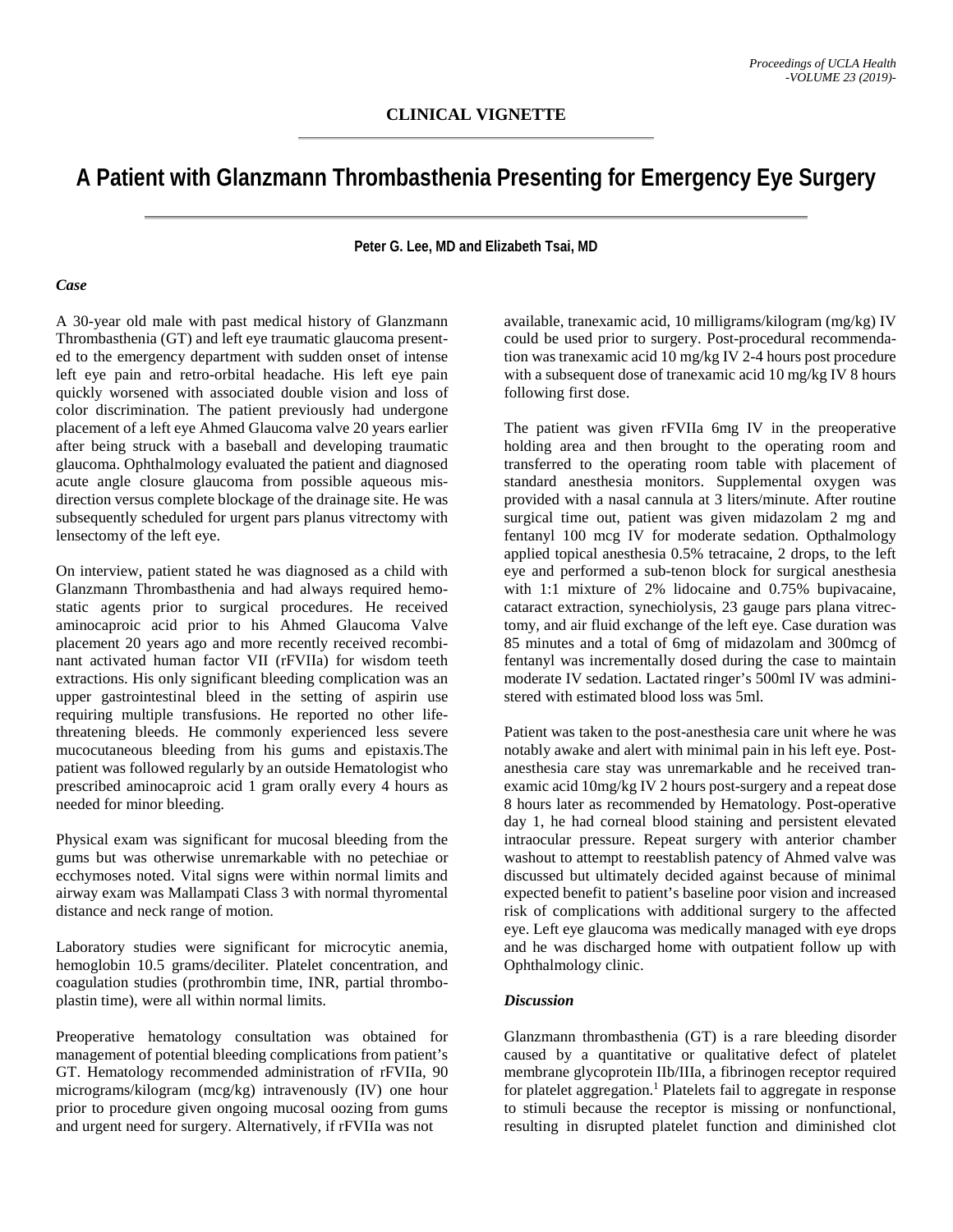retraction. <sup>2</sup> This is clinically characterized by a lifelong bleeding tendency with an elevated risk of fatal bleeding episodes. The disease is hereditary, autosomal recessive inheritance or acquired through autoimmunization or alloimmunization. The estimated incidence is 1:1,000,000. 3

Spontaneous and unpredictable bleeding episodes are the hallmark of the disease. The bleeding phenotype is heterogeneous, ranging from mild to severe. Although GT is classified according to platelet membrane αIIbβ3 protein levels (ie, types I, II, and variant), neither classification nor specific genetic mutation correlate with bleeding phenotype as the severity of bleeding may differ even among patients with the same genetic mutation. <sup>4</sup> Overall, GT is considered a severe bleeding disorder, and serious bleeding may be fatal, although overall the mortality rate in GT is relatively low.<sup>5</sup>

Diagnosis is based on presence of normal platelet count, prolonged bleeding time, prolonged platelet function analysis time, failure of platelets to aggregate on light transmission aggregometry, and/or confirmation of specific genetic mutations. 3

Symptoms often manifest shortly after birth, and most cases are diagnosed before age 5 years. Common symptoms include epistaxis, gingival bleeding, purpura, ecchymoses, and menorrhagia. Severe bleeding after minor trauma or surgery may occur.3

Treatment is typically not required on a daily basis and only when necessary to control spontaneous bleeding episodes or prior to surgical procedures. First line treatment for mild to moderate bleeding episodes such as epistaxis or gingival bleeding is local treatment with compression, nasal packing, or topical thrombin. Second line treatment if local measures are inadequate are antifibrinolytics (ie: tranexamic acid) and are indicated for prophylaxis for minor surgical procedures. Third line treatment with platelet transfusion and/or rFVIIa is indicated if bleeding is severe or persists despite use of local measures and antifibrinolytics. 1

Although platelet therapy is the current standard treatment for severe or refractory bleeding in GT, potential risks include allergic and immune reactions, blood-borne pathogen transmission, and immunization. If possible, HLA-matched platelets should be used to avoid platelet alloimmunization and subsequent therapeutic failure of platelet transfusion. If HLAmatched platelets are not available, patients should receive leukocyte-reduced platelets to reduce the rate of alloimmunization. 3

Currently rFVIIa is approved for GT with refractoriness to platelet transfusions (with or without antibodies to platelets). However, data from the Glanzmann's Thrombasthenia Registry (a study of 218 GT patients) reveals that rFVIIa was frequently and effectively used off-label for nonsurgical and surgical bleeds regardless of platelet antibodies/refractoriness status.<sup>1</sup> At therapeutic concentrations, rFVIIa binds to activated platelets and directly activates Factor X to Factor Xa, resulting in

thrombin generation. Thrombin converts fibrinogen to fibrin, enhances GT platelet adhesion and aggregation, and leads to primary hemostasis. Additionally, thrombin acts in stabilizing the clot by activating a fibrinolysis inhibitor which prevents clot lysis.1 A study of rFVIIa in patients with severe hemophilia in the nonbleeding state, found mean terminal half-life of  $~2.6$ hours after a single 90 μg/kg dose.<sup>6</sup>

Surgery can be very challenging in patients with GT and requires close cooperation between the surgeons, hematologists, and anesthesiologists. Careful consideration of the appropriate perioperative bleeding prophylaxis and treatment must be considered in light of the planned surgery and patient's baseline medical condition. In the presented case, at the recommendation of our Hematology service, rFVIIa was effectively administered prior to the operation and tranexamic acid, an antifibrinolytic, was administered post operatively for bleeding prophylaxis. Potential bleeding complications from airway instrumentation and endotracheal intubation was avoided by performing the surgery with local anesthesia and IV sedation versus general endotracheal anesthesia. NSAIDs which are commonly used for postoperative analgesia were strictly avoided given their antiplatelet activity. If endotracheal intubation is necessary, video laryngoscopy should be considered to facilitate a non-traumatic laryngoscopy and intubation.

GT patients who are pregnant present additional challenges. They are at increased risk for intrapartum and postpartum hemorrhage and require bleeding prophylaxis with vaginal delivery.3 Labor epidural and neuraxial anesthesia, the typical anesthesia for cesarean sections, should be avoided due to the increased risk neuraxial bleeding.

## **REFERENCES**

- 1. **Poon MC, Di Minno G, d'Oiron R, Zotz R**. New Insights Into the Treatment of Glanzmann Thrombasthenia. *Transfus Med Rev*. 2016 Apr;30(2):92-9. doi: 10.1016/ j.tmrv.2016.01.001. Epub 2016 Jan 30. Review. PubMed PMID: 26968829.
- 2. **Nurden AT, Fiore M, Nurden P, Pillois X**. Glanzmann thrombasthenia: a review of ITGA2B and ITGB3 defects with emphasis on variants, phenotypic variability, and mouse models. *Blood*. 2011 Dec 1;118(23):5996-6005. doi:10.1182/blood-2011-07-365635. Epub 2011 Sep 13. Review. PubMed PMID: 21917754.
- 3. **Solh T, Botsford A, Solh M**. Glanzmann's thrombasthenia: pathogenesis, diagnosis, and current and emerging treatment options. *J Blood Med*. 2015 Jul 8;6:219-27. doi: 10.2147/JBM.S71319. eCollection 2015. Review. PubMed PMID: 26185478; PubMed Central PMCID: PMC4501245.
- 4. **D'Andrea G, Margaglione M; Glansmann's Thrombasthemia Italian Team (GLATIT)**. Glanzmann's thrombasthenia: modulation of clinical phenotype by alpha2C807T gene polymorphism. *Haematologica*. 2003 Dec;88(12):1378-82. PubMed PMID: 14687991.